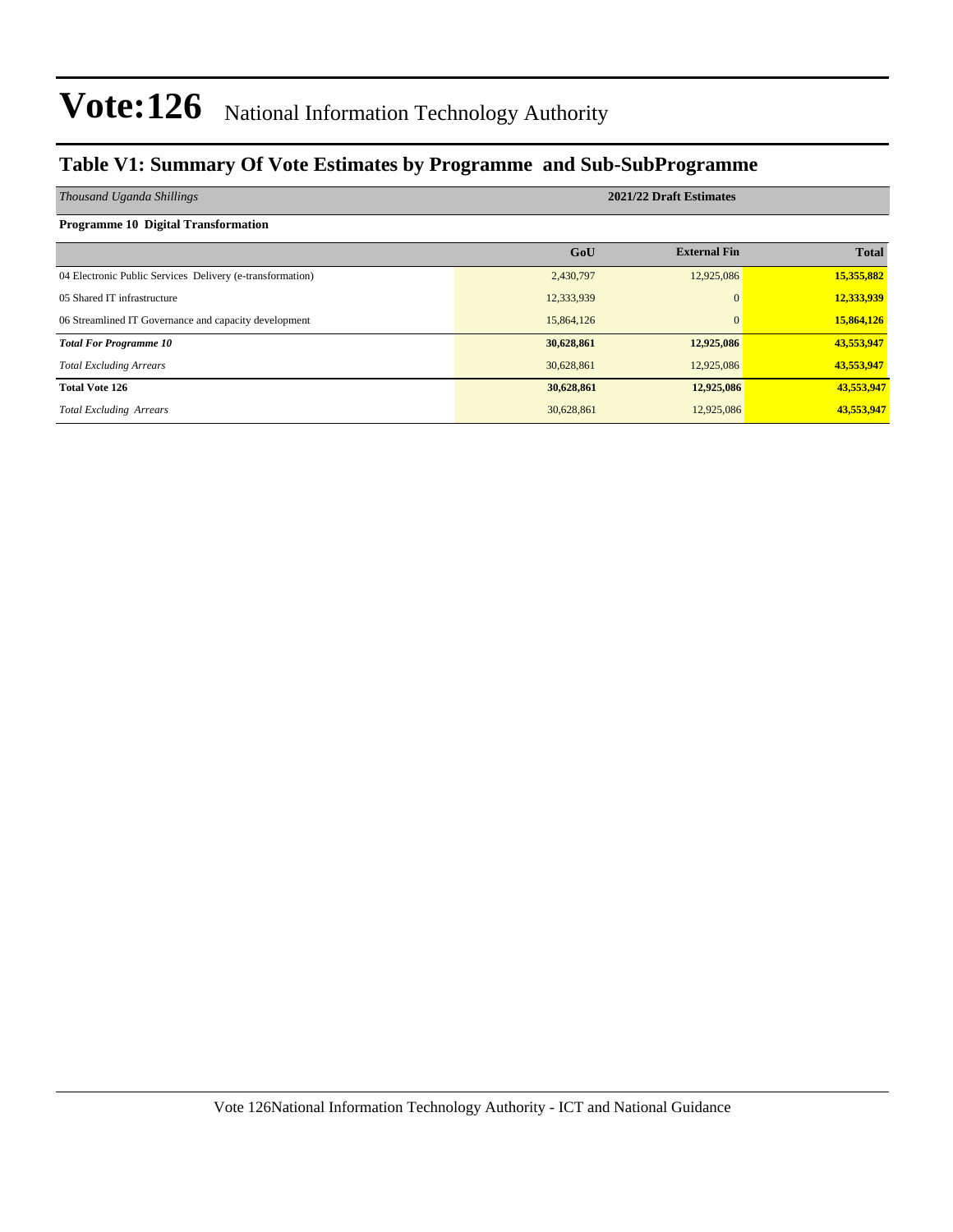#### **Table V2: Summary Of Vote Estimates by Sub-SubProgramme,Department and Project**

| Thousand Uganda Shillings                                                  |                  | 2021/22 Draft Estimates<br>2020/21 Approved Budget |                  |              |              |                               |              |
|----------------------------------------------------------------------------|------------------|----------------------------------------------------|------------------|--------------|--------------|-------------------------------|--------------|
| Sub-SubProgramme 04 Electronic Public Services Delivery (e-transformation) |                  |                                                    |                  |              |              |                               |              |
| <b>Recurrent Budget Estimates</b>                                          | <b>Wage</b>      | Non-Wage                                           | <b>AIA</b>       | <b>Total</b> | <b>Wage</b>  | <b>Non-Wage</b>               | <b>Total</b> |
| 03 Information Security                                                    | $\mathbf{0}$     | 364,400                                            | $\boldsymbol{0}$ | 364,400      | $\mathbf{0}$ | 126,400                       | 126,400      |
| 04 E- Government Services                                                  | $\mathbf{0}$     | 1,026,395                                          | $\boldsymbol{0}$ | 1,026,395    | $\mathbf{0}$ | 680,855                       | 680,855      |
| <b>Total Recurrent Budget Estimates for Sub-</b><br><b>SubProgramme</b>    | $\bf{0}$         | 1,390,795                                          | $\bf{0}$         | 1,390,795    | $\bf{0}$     | 807,255                       | 807,255      |
| <b>Development Budget Estimates</b>                                        | <b>GoU</b> Dev't | <b>External Fin</b>                                | <b>AIA</b>       | <b>Total</b> |              | <b>GoU Dev't External Fin</b> | <b>Total</b> |
| 1400 Regional Communication Infrastructure                                 | 1,623,542        | 74,765,214                                         | $\overline{0}$   | 76,388,756   | 1,623,542    | 12,925,086                    | 14,548,627   |
| <b>Total Development Budget Estimates for Sub-</b><br><b>SubProgramme</b>  | 1,623,542        | 74,765,214                                         | $\bf{0}$         | 76,388,756   | 1,623,542    | 12,925,086                    | 14,548,627   |
|                                                                            | GoU              | <b>External Fin</b>                                | <b>AIA</b>       | <b>Total</b> | GoU          | <b>External Fin</b>           | <b>Total</b> |
| <b>Total For Sub-SubProgramme 04</b>                                       | 3,014,337        | 74,765,214                                         | $\bf{0}$         | 77,779,551   | 2,430,797    | 12,925,086                    | 15,355,882   |
| <b>Total Excluding Arrears</b>                                             | 3,014,337        | 74,765,214                                         | $\overline{0}$   | 77,779,551   | 2,430,797    | 12,925,086                    | 15,355,882   |
| Sub-SubProgramme 05 Shared IT infrastructure                               |                  |                                                    |                  |              |              |                               |              |
| <b>Recurrent Budget Estimates</b>                                          | <b>Wage</b>      | <b>Non-Wage</b>                                    | <b>AIA</b>       | <b>Total</b> | <b>Wage</b>  | Non-Wage                      | <b>Total</b> |
| 02 Technical Services                                                      | $\Omega$         | 16,504,139                                         | $\mathbf{0}$     | 16,504,139   | $\Omega$     | 7,709,395                     | 7,709,395    |
| <b>Total Recurrent Budget Estimates for Sub-</b><br><b>SubProgramme</b>    | $\bf{0}$         | 16,504,139                                         | $\mathbf{0}$     | 16,504,139   | $\bf{0}$     | 7,709,395                     | 7,709,395    |
| <b>Development Budget Estimates</b>                                        | <b>GoU Dev't</b> | <b>External Fin</b>                                | <b>AIA</b>       | <b>Total</b> |              | <b>GoU Dev't External Fin</b> | <b>Total</b> |
| 1615 Government Network (GOVNET) Project                                   | 4,464,544        | $\mathbf{0}$                                       | $\mathbf{0}$     | 4,464,544    | 4,624,544    | $\Omega$                      | 4,624,544    |
| <b>Total Development Budget Estimates for Sub-</b><br><b>SubProgramme</b>  | 4,464,544        | $\bf{0}$                                           | $\bf{0}$         | 4,464,544    | 4,624,544    | $\mathbf{0}$                  | 4,624,544    |
|                                                                            | GoU              | <b>External Fin</b>                                | <b>AIA</b>       | <b>Total</b> | GoU          | <b>External Fin</b>           | <b>Total</b> |
| <b>Total For Sub-SubProgramme 05</b>                                       | 20,968,683       | $\bf{0}$                                           | $\bf{0}$         | 20,968,683   | 12,333,939   | $\mathbf{0}$                  | 12,333,939   |
| <b>Total Excluding Arrears</b>                                             | 20,794,322       | $\mathbf{0}$                                       | $\overline{0}$   | 20,794,322   | 12,333,939   | $\Omega$                      | 12,333,939   |
| Sub-SubProgramme 06 Streamlined IT Governance and capacity development     |                  |                                                    |                  |              |              |                               |              |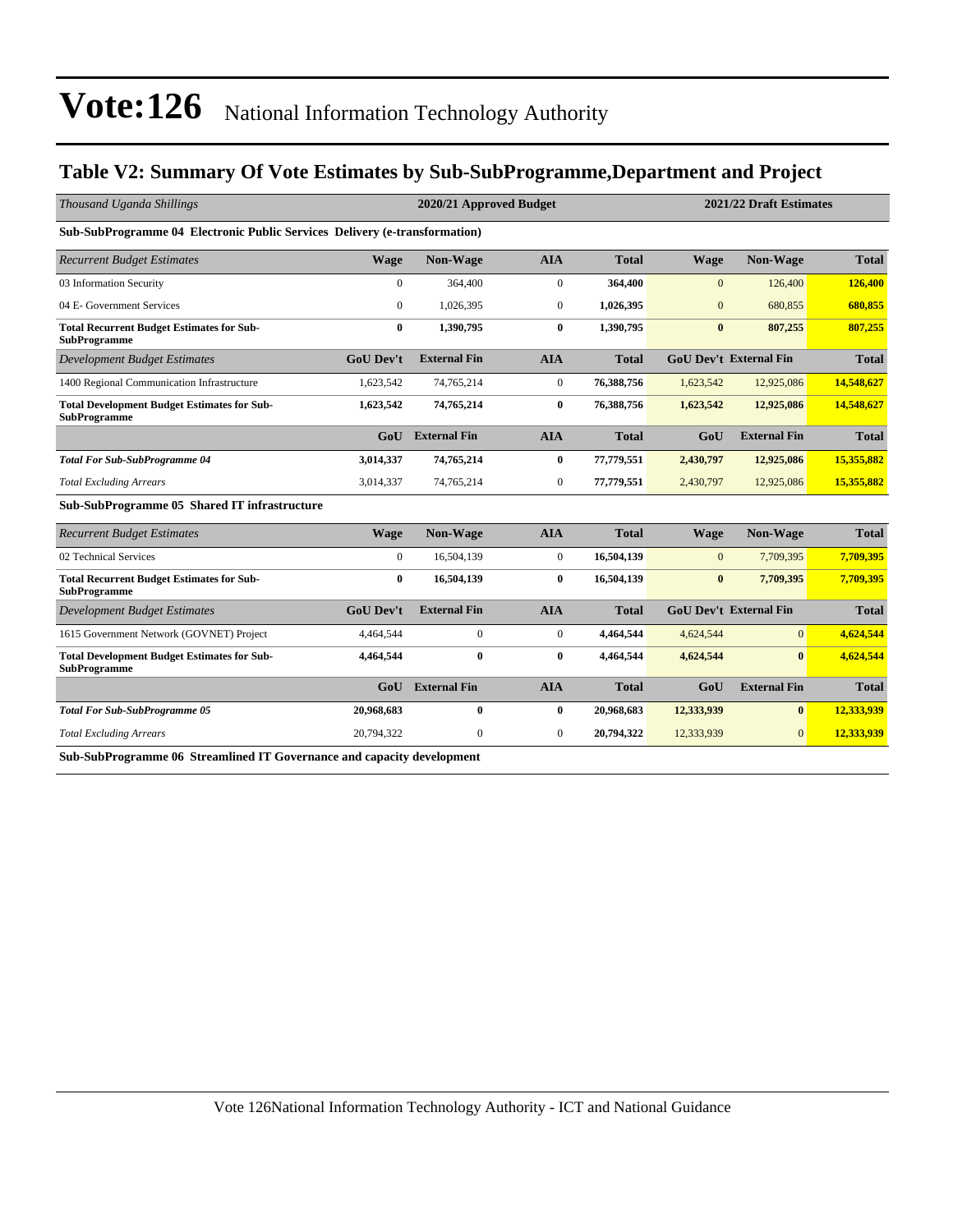| <b>Recurrent Budget Estimates</b>                                         | <b>Wage</b>      | <b>Non-Wage</b>     | <b>AIA</b>     | <b>Total</b> | Wage         | <b>Non-Wage</b>               | <b>Total</b> |
|---------------------------------------------------------------------------|------------------|---------------------|----------------|--------------|--------------|-------------------------------|--------------|
| 01 Headquarters                                                           | $\Omega$         | 702,683             | $\mathbf{0}$   | 702,683      | $\mathbf{0}$ | 235,438                       | 235,438      |
| 05 Regulatory Compliance & Legal Services                                 | $\mathbf{0}$     | 608,810             | $\mathbf{0}$   | 608,810      | $\mathbf{0}$ | 243,500                       | 243,500      |
| 06 Planning, Research & Development                                       | $\mathbf{0}$     | 710,000             | $\mathbf{0}$   | 710,000      | $\mathbf{0}$ | 299,542                       | 299,542      |
| 07 Finance and Administration                                             | 7,439,171        | 6,857,832           | $\mathbf{0}$   | 14,297,003   | 7,439,171    | 6,451,976                     | 13,891,146   |
| <b>Total Recurrent Budget Estimates for Sub-</b><br><b>SubProgramme</b>   | 7,439,171        | 8,879,325           | 0              | 16,318,496   | 7,439,171    | 7,230,455                     | 14,669,626   |
| Development Budget Estimates                                              | <b>GoU Dev't</b> | <b>External Fin</b> | <b>AIA</b>     | <b>Total</b> |              | <b>GoU Dev't External Fin</b> | <b>Total</b> |
| 1653 Retooling of National Information & Technology<br>Authority          | 1,354,500        | $\mathbf{0}$        | $\mathbf{0}$   | 1,354,500    | 1,194,500    | $\overline{0}$                | 1,194,500    |
| <b>Total Development Budget Estimates for Sub-</b><br><b>SubProgramme</b> | 1,354,500        | $\bf{0}$            | $\bf{0}$       | 1,354,500    | 1,194,500    | $\mathbf{0}$                  | 1,194,500    |
|                                                                           | GoU              | <b>External Fin</b> | <b>AIA</b>     | <b>Total</b> | GoU          | <b>External Fin</b>           | <b>Total</b> |
| <b>Total For Sub-SubProgramme 06</b>                                      | 17,672,996       | 0                   | $\bf{0}$       | 17,672,996   | 15,864,126   | $\bf{0}$                      | 15,864,126   |
| <b>Total Excluding Arrears</b>                                            | 17,672,996       | $\mathbf{0}$        | $\mathbf{0}$   | 17,672,996   | 15,864,126   | $\Omega$                      | 15,864,126   |
| <b>Total Vote 126</b>                                                     | 41,656,016       | 74,765,214          | $\bf{0}$       | 116,421,230  | 30,628,861   | 12,925,086                    | 43,553,947   |
| <b>Total Excluding Arrears</b>                                            | 41,481,655       | 74,765,214          | $\overline{0}$ | 116,246,869  | 30,628,861   | 12,925,086                    | 43,553,947   |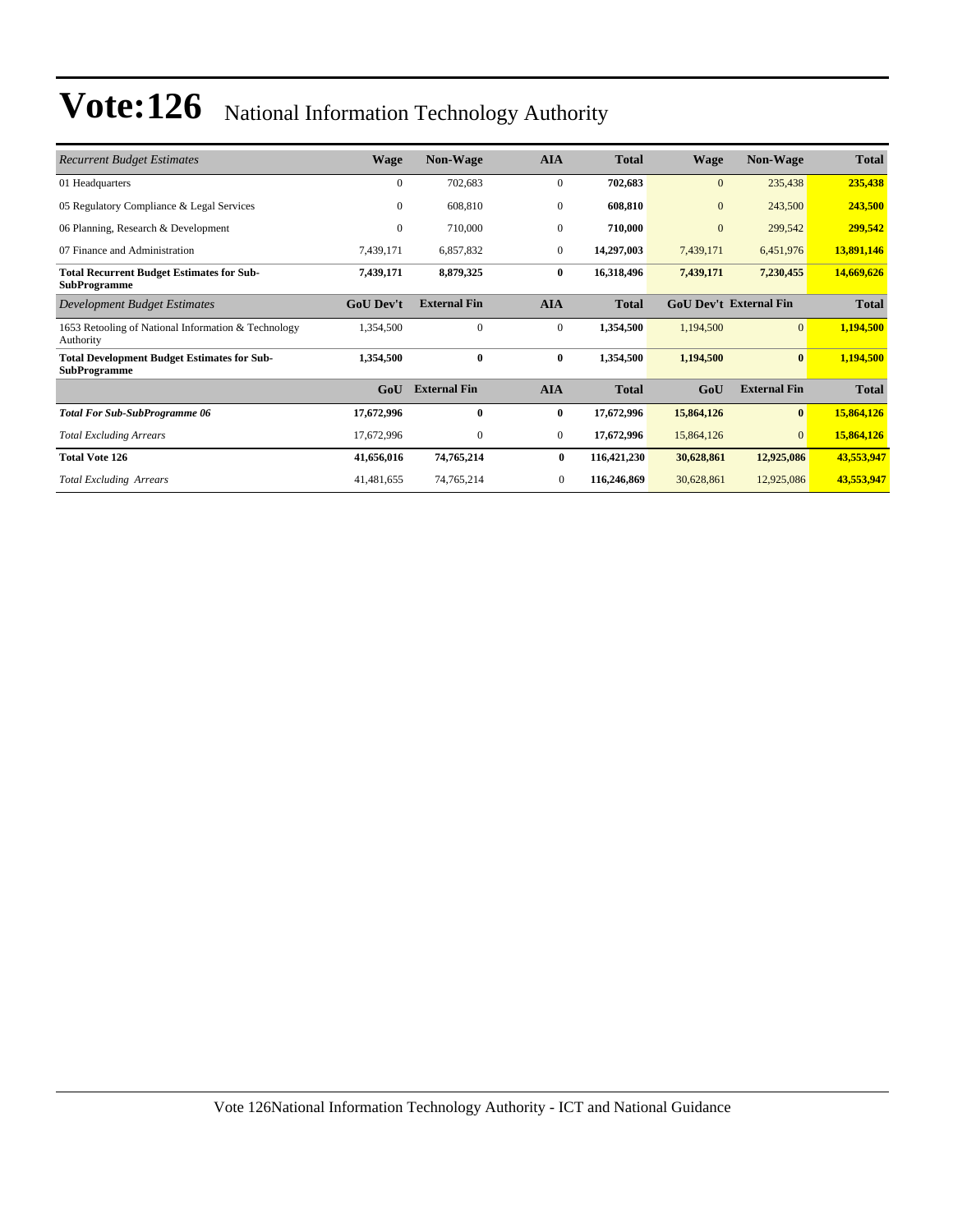#### **Table V3: Summary Vote Estimates by Item**

| Thousand Uganda Shillings                                   |            | 2021/22 Draft Estimates<br>2020/21 Approved Budget |                  |              |            |                     |                |  |
|-------------------------------------------------------------|------------|----------------------------------------------------|------------------|--------------|------------|---------------------|----------------|--|
|                                                             | GoU        | <b>External Fin</b>                                | AIA              | <b>Total</b> | GoU        | <b>External Fin</b> | <b>Total</b>   |  |
| <b>Employees, Goods and Services (Outputs Provided)</b>     | 35,708,871 | 19,947,719                                         | $\bf{0}$         | 55,656,590   | 24,956,077 | 6,709,214           | 31,665,291     |  |
| 211102 Contract Staff Salaries                              | 7.439.171  | 2,813,499                                          | $\bf{0}$         | 10,252,669   | 7,439,171  | 1,059,355           | 8,498,526      |  |
| 211103 Allowances (Inc. Casuals, Temporary)                 | 578,700    | $\bf{0}$                                           | $\bf{0}$         | 578,700      | 477,795    | $\bf{0}$            | 477,795        |  |
| 212101 Social Security Contributions                        | 793,351    | $\bf{0}$                                           | $\bf{0}$         | 793,351      | 743,917    | $\bf{0}$            | 743,917        |  |
| 212201 Social Security Contributions                        | 79,401     | $\bf{0}$                                           | $\bf{0}$         | 79,401       | $\bf{0}$   | $\bf{0}$            | $\bf{0}$       |  |
| 213001 Medical expenses (To employees)                      | 344,537    | $\bf{0}$                                           | $\bf{0}$         | 344,537      | 280,000    | $\bf{0}$            | 280,000        |  |
| 213002 Incapacity, death benefits and funeral expenses      | 174,811    | $\bf{0}$                                           | $\bf{0}$         | 174,811      | 153,514    | $\bf{0}$            | 153,514        |  |
| 213004 Gratuity Expenses                                    | 1,288,346  | $\bf{0}$                                           | $\bf{0}$         | 1,288,346    | 1,288,346  | $\bf{0}$            | 1,288,346      |  |
| 221001 Advertising and Public Relations                     | 231,745    | 536,743                                            | $\bf{0}$         | 768,488      | 179,479    | 156,523             | 336,002        |  |
| 221002 Workshops and Seminars                               | 597,000    | 1,175,865                                          | $\bf{0}$         | 1,772,865    | 354,596    | 225,314             | 579,910        |  |
| 221003 Staff Training                                       | 577,000    | 1,006,625                                          | $\bf{0}$         | 1,583,625    | 470,000    | 862,127             | 1,332,127      |  |
| 221004 Recruitment Expenses                                 | 20,000     | $\boldsymbol{0}$                                   | $\bf{0}$         | 20,000       | 7,000      | $\bf{0}$            | 7,000          |  |
| 221007 Books, Periodicals & Newspapers                      | 40,250     | $\bf{0}$                                           | $\bf{0}$         | 40,250       | $\bf{0}$   | $\bf{0}$            | $\bf{0}$       |  |
| 221008 Computer supplies and Information Technology<br>(TT) | 126,000    | $\bf{0}$                                           | $\bf{0}$         | 126,000      | 63,000     | $\bf{0}$            | 63,000         |  |
| 221009 Welfare and Entertainment                            | 547,800    | $\bf{0}$                                           | $\bf{0}$         | 547,800      | 163,800    | $\bf{0}$            | <b>163,800</b> |  |
| 221011 Printing, Stationery, Photocopying and Binding       | 140,000    | $\bf{0}$                                           | $\bf{0}$         | 140,000      | 55,500     | $\bf{0}$            | 55,500         |  |
| 221012 Small Office Equipment                               | 25,000     | $\bf{0}$                                           | $\bf{0}$         | 25,000       | 20,000     | $\bf{0}$            | 20,000         |  |
| 221017 Subscriptions                                        | 210,820    | $\bf{0}$                                           | $\bf{0}$         | 210,820      | 70,190     | $\bf{0}$            | 70,190         |  |
| 222001 Telecommunications                                   | 144,000    | $\bf{0}$                                           | $\bf{0}$         | 144,000      | 180,000    | $\bf{0}$            | 180,000        |  |
| 222002 Postage and Courier                                  | 32,000     | $\bf{0}$                                           | $\bf{0}$         | 32,000       | 34,000     | $\bf{0}$            | 34,000         |  |
| 222003 Information and communications technology<br>(ICT)   | 16,319,578 | 235,000                                            | $\bf{0}$         | 16,554,578   | 7,803,055  | 342,833             | 8,145,888      |  |
| 223002 Rates                                                | 10,000     | $\bf{0}$                                           | $\bf{0}$         | 10,000       | 10,000     | 45,000              | 55,000         |  |
| 223003 Rent – (Produced Assets) to private entities         | 1,706,627  | $\bf{0}$                                           | $\bf{0}$         | 1,706,627    | 1,956,627  | $\bf{0}$            | 1,956,627      |  |
| 223004 Guard and Security services                          | 246,600    | $\bf{0}$                                           | $\bf{0}$         | 246,600      | 184,600    | $\bf{0}$            | <b>184,600</b> |  |
| 223005 Electricity                                          | 420,000    | $\bf{0}$                                           | $\bf{0}$         | 420,000      | 967,200    | $\bf{0}$            | 967,200        |  |
| 223006 Water                                                | 18,000     | $\bf{0}$                                           | $\bf{0}$         | 18,000       | 12,400     | $\bf{0}$            | <b>12,400</b>  |  |
| 224004 Cleaning and Sanitation                              | 136,650    | 0                                                  | $\bf{0}$         | 136,650      | 144,400    | $\mathbf{0}$        | 144,400        |  |
| 225001 Consultancy Services- Short term                     | 973,282    | 8,385,000                                          | $\bf{0}$         | 9,358,282    | 547,917    | 2.336.162           | 2,884,079      |  |
| 225002 Consultancy Services-Long-term                       | 250,000    | 4,877,576                                          | $\boldsymbol{0}$ | 5,127,576    | 120,000    | 1,394,899           | 1,514,899      |  |
| 226001 Insurances                                           | 109,000    | $\bf{0}$                                           | $\bf{0}$         | 109,000      | 69,000     | $\bf{0}$            | 69,000         |  |
| 226002 Licenses                                             | 344,100    | 562,500                                            | 0                | 906,600      | 344,100    | 117,000             | 461,100        |  |
| 227001 Travel inland                                        | 548,800    | 94,911                                             | $\boldsymbol{0}$ | 643,711      | 214,300    | 50,000              | 264,300        |  |
| 227002 Travel abroad                                        | 679,000    | $\bf{0}$                                           | $\boldsymbol{0}$ | 679,000      | 156,000    | $\bf{0}$            | 156,000        |  |
| 227003 Carriage, Haulage, Freight and transport hire        | $\bf{0}$   | 260,000                                            | $\boldsymbol{0}$ | 260,000      | $\bf{0}$   | 120,000             | 120,000        |  |
| 227004 Fuel, Lubricants and Oils                            | 276,500    | $\bf{0}$                                           | $\boldsymbol{0}$ | 276,500      | 191,840    | $\bf{0}$            | 191,840        |  |
| 228002 Maintenance - Vehicles                               | 152,000    | $\boldsymbol{0}$                                   | 0                | 152,000      | 102,000    | $\bf{0}$            | 102,000        |  |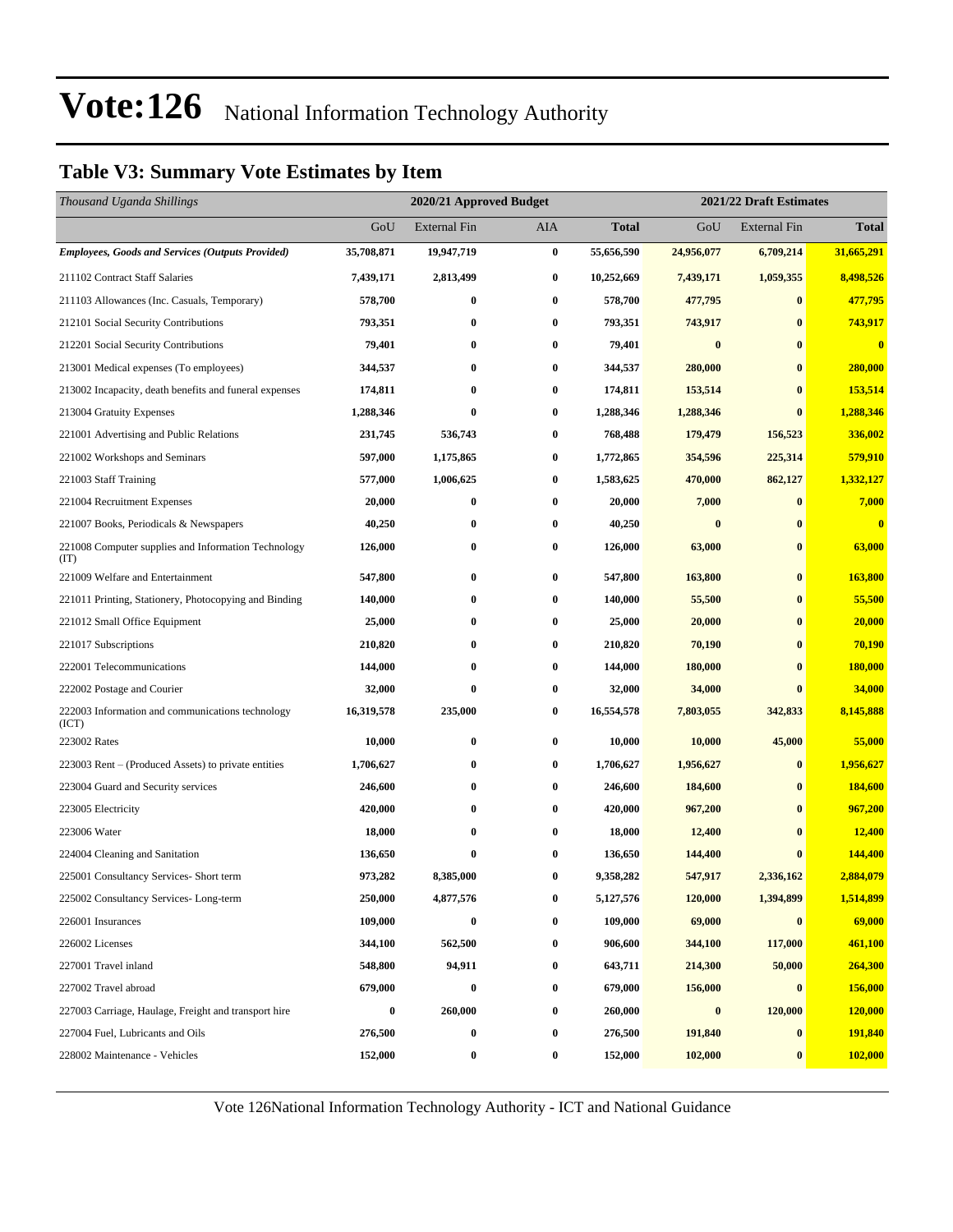| 228003 Maintenance – Machinery, Equipment &<br>Furniture | 92,000     | $\bf{0}$   | $\bf{0}$       | 92,000      | 130,630    | $\bf{0}$     | <b>130,630</b> |
|----------------------------------------------------------|------------|------------|----------------|-------------|------------|--------------|----------------|
| 228004 Maintenance – Other                               | 15,000     | $\bf{0}$   | $\bf{0}$       | 15,000      | $\bf{0}$   | $\mathbf{0}$ | $\mathbf{0}$   |
| 282102 Fines and Penalties/ Court wards                  | 21,800     | $\bf{0}$   | $\bf{0}$       | 21,800      | 21,700     | $\bf{0}$     | 21,700         |
| <b>Investment</b> (Capital Purchases)                    | 5,772,785  | 54,817,495 | $\bf{0}$       | 60,590,280  | 5,672,785  | 6,215,872    | 11,888,656     |
| 312201 Transport Equipment                               | 600,000    | $\bf{0}$   | $\bf{0}$       | 600,000     | 750,000    | $\mathbf{0}$ | 750,000        |
| 312202 Machinery and Equipment                           | 103,741    | 10,707,500 | $\bf{0}$       | 10,811,241  | 103,741    | 296,909      | 400,650        |
| 312203 Furniture & Fixtures                              | 200,500    | $\bf{0}$   | $\bf{0}$       | 200,500     | 80,000     |              | 80,000         |
| 312213 ICT Equipment                                     | 4,868,544  | 44,109,995 | $\bf{0}$       | 48,978,539  | 4,739,044  | 5,918,963    | 10,658,007     |
| <b>Arrears</b>                                           | 174,361    | $\bf{0}$   | $\bf{0}$       | 174,361     | $\bf{0}$   | $\mathbf{0}$ | $\mathbf{0}$   |
| 321605 Domestic arrears (Budgeting)                      | 174,361    | $\bf{0}$   | $\bf{0}$       | 174,361     | $\bf{0}$   |              | $\mathbf{0}$   |
| <b>Grand Total Vote 126</b>                              | 41,656,016 | 74,765,214 | $\bf{0}$       | 116,421,230 | 30,628,861 | 12,925,086   | 43,553,947     |
| <b>Total Excluding Arrears</b>                           | 41,481,655 | 74,765,214 | $\overline{0}$ | 116,246,869 | 30,628,861 | 12,925,086   | 43,553,947     |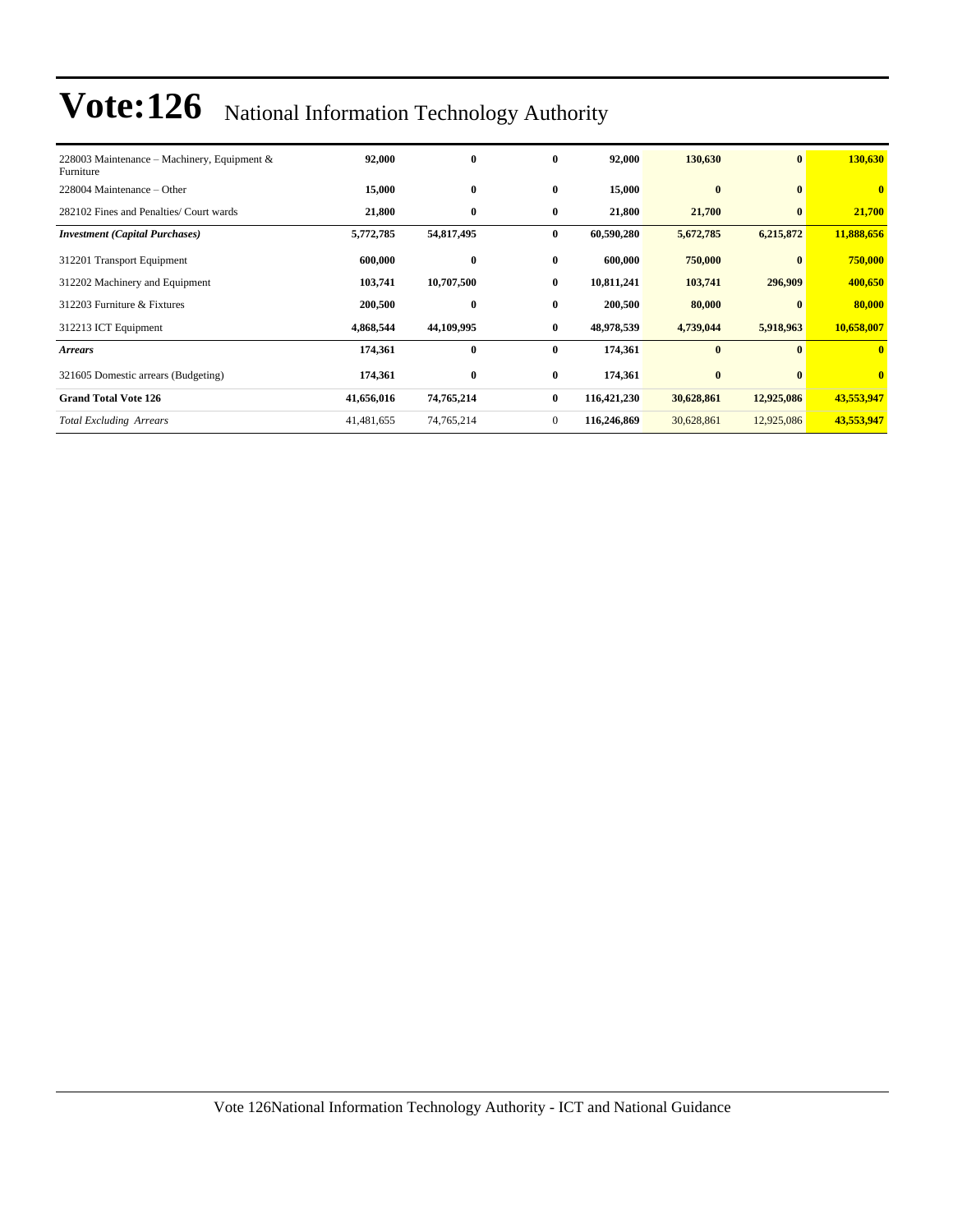#### **Table V4: Detailed Estimates by Sub-SubProgramme, Department,Project and Output and Item**

*Sub-SubProgrammme 04 Electronic Public Services Delivery (e-transformation)*

*Recurrent Budget Estimates*

#### **Department 03 Information Security**

| Thousand Uganda Shillings                                                            |              | 2020/21 Approved Budget |                |              |                       | 2021/22 Draft Estimates |              |
|--------------------------------------------------------------------------------------|--------------|-------------------------|----------------|--------------|-----------------------|-------------------------|--------------|
| <b>Outputs Provided</b>                                                              | Wage         | Non Wage                | <b>AIA</b>     | <b>Total</b> | Wage                  | Non Wage                | <b>Total</b> |
| Budget Output 050401 A desired level of e-government services in MDAs & LGs attained |              |                         |                |              |                       |                         |              |
| 221002 Workshops and Seminars                                                        | $\mathbf{0}$ | 47,000                  | $\Omega$       | 47,000       | $\mathbf{0}$          | 23,000                  | 23,000       |
| 221008 Computer supplies and Information Technology (IT)                             | $\mathbf{0}$ | 96,000                  | $\mathbf{0}$   | 96,000       | $\mathbf{0}$          | 43,000                  | 43,000       |
| 221017 Subscriptions                                                                 | $\mathbf{0}$ | 108,000                 | $\mathbf{0}$   | 108,000      | $\mathbf{0}$          | 13,000                  | 13,000       |
| 222003 Information and communications technology (ICT)                               | $\mathbf{0}$ | $\Omega$                | $\Omega$       | $\mathbf{0}$ | $\mathbf{0}$          | 10,400                  | 10,400       |
| 227001 Travel inland                                                                 | $\mathbf{0}$ | 26,400                  | $\overline{0}$ | 26,400       | $\mathbf{0}$          | 11,000                  | 11,000       |
| 227002 Travel abroad                                                                 | $\mathbf{0}$ | 87,000                  | $\Omega$       | 87,000       | $\mathbf{0}$          | 26,000                  | 26,000       |
| <b>Total Cost of Budget Output 01</b>                                                | 0            | 364,400                 | 0              | 364,400      | $\boldsymbol{\theta}$ | 126,400                 | 126,400      |
| <b>Total Cost Of Outputs Provided</b>                                                | $\bf{0}$     | 364,400                 | $\bf{0}$       | 364,400      | $\bf{0}$              | 126,400                 | 126,400      |
| <b>Total Cost for Department 03</b>                                                  | $\bf{0}$     | 364,400                 | $\mathbf{0}$   | 364,400      | $\bf{0}$              | 126,400                 | 126,400      |
| <b>Total Excluding Arrears</b>                                                       | $\mathbf{0}$ | 364,400                 | $\mathbf{0}$   | 364,400      | $\mathbf{0}$          | 126,400                 | 126,400      |

**Department 04 E- Government Services**

| Thousand Uganda Shillings                                                            |                  | 2020/21 Approved Budget |              |              |              | 2021/22 Draft Estimates |                         |
|--------------------------------------------------------------------------------------|------------------|-------------------------|--------------|--------------|--------------|-------------------------|-------------------------|
| <b>Outputs Provided</b>                                                              | Wage             | Non Wage                | <b>AIA</b>   | <b>Total</b> | Wage         | Non Wage                | <b>Total</b>            |
| Budget Output 050401 A desired level of e-government services in MDAs & LGs attained |                  |                         |              |              |              |                         |                         |
| 211103 Allowances (Inc. Casuals, Temporary)                                          | $\mathbf{0}$     | $\mathbf{0}$            | $\mathbf{0}$ | $\bf{0}$     | $\mathbf{0}$ | 21,000                  | 21,000                  |
| 221001 Advertising and Public Relations                                              | $\mathbf{0}$     | 64,545                  | $\mathbf{0}$ | 64,545       | $\mathbf{0}$ | 15,395                  | 15,395                  |
| 221002 Workshops and Seminars                                                        | $\boldsymbol{0}$ | 52,000                  | 0            | 52,000       | $\mathbf{0}$ | 20,000                  | 20,000                  |
| 221003 Staff Training                                                                | $\mathbf{0}$     | 50,000                  | $\mathbf{0}$ | 50,000       | $\mathbf{0}$ | $\overline{0}$          | $\bf{0}$                |
| 222003 Information and communications technology (ICT)                               | $\mathbf{0}$     | 480,000                 | $\mathbf{0}$ | 480,000      | $\mathbf{0}$ | 470,460                 | 470,460                 |
| 223004 Guard and Security services                                                   | $\mathbf{0}$     | 12,000                  | $\mathbf{0}$ | 12,000       | $\mathbf{0}$ | $\overline{0}$          | $\bf{0}$                |
| 223005 Electricity                                                                   | $\mathbf{0}$     | 48,000                  | $\mathbf{0}$ | 48,000       | $\mathbf{0}$ | $\overline{0}$          | $\overline{\mathbf{0}}$ |
| 223006 Water                                                                         | $\boldsymbol{0}$ | 3,600                   | 0            | 3,600        | $\mathbf{0}$ | $\overline{0}$          | $\mathbf{0}$            |
| 224004 Cleaning and Sanitation                                                       | $\boldsymbol{0}$ | 2,250                   | $\mathbf{0}$ | 2,250        | $\mathbf{0}$ | $\overline{0}$          | $\bf{0}$                |
| 225001 Consultancy Services- Short term                                              | $\mathbf{0}$     | 200,000                 | $\mathbf{0}$ | 200,000      | $\mathbf{0}$ | 80,000                  | 80,000                  |
| 226002 Licenses                                                                      | $\mathbf{0}$     | 60,000                  | $\mathbf{0}$ | 60,000       | $\mathbf{0}$ | 60,000                  | 60,000                  |
| 227001 Travel inland                                                                 | $\mathbf{0}$     | 34,000                  | $\mathbf{0}$ | 34,000       | $\mathbf{0}$ | 14,000                  | 14,000                  |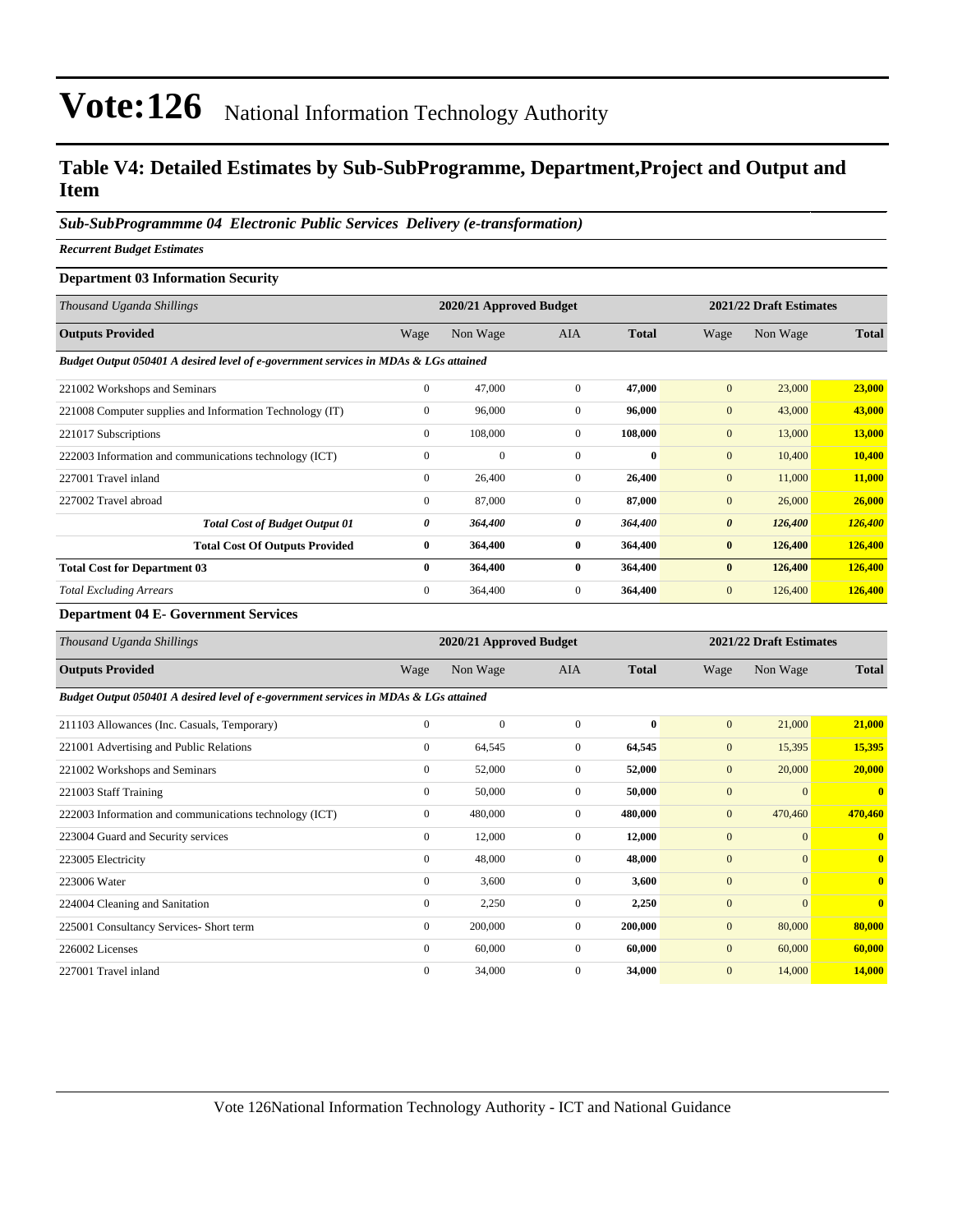| 227002 Travel abroad                                                                 | $\boldsymbol{0}$ | 20,000                        | $\mathbf{0}$     | 20,000       | $\mathbf{0}$     | $\mathbf{0}$                  | $\bf{0}$     |
|--------------------------------------------------------------------------------------|------------------|-------------------------------|------------------|--------------|------------------|-------------------------------|--------------|
| <b>Total Cost of Budget Output 01</b>                                                | 0                | 1,026,395                     | 0                | 1,026,395    | $\pmb{\theta}$   | 680,855                       | 680,855      |
| <b>Total Cost Of Outputs Provided</b>                                                | $\bf{0}$         | 1,026,395                     | $\bf{0}$         | 1,026,395    | $\bf{0}$         | 680,855                       | 680,855      |
| <b>Total Cost for Department 04</b>                                                  | $\bf{0}$         | 1,026,395                     | $\bf{0}$         | 1,026,395    | $\bf{0}$         | 680,855                       | 680,855      |
| <b>Total Excluding Arrears</b>                                                       | $\boldsymbol{0}$ | 1,026,395                     | $\mathbf{0}$     | 1,026,395    | $\mathbf{0}$     | 680,855                       | 680,855      |
| <b>Development Budget Estimates</b>                                                  |                  |                               |                  |              |                  |                               |              |
| <b>Project 1400 Regional Communication Infrastructure</b>                            |                  |                               |                  |              |                  |                               |              |
| Thousand Uganda Shillings                                                            |                  | 2020/21 Approved Budget       |                  |              |                  | 2021/22 Draft Estimates       |              |
| <b>Outputs Provided</b>                                                              |                  | <b>GoU Dev't External Fin</b> | <b>AIA</b>       | <b>Total</b> |                  | <b>GoU Dev't External Fin</b> | <b>Total</b> |
| Budget Output 050401 A desired level of e-government services in MDAs & LGs attained |                  |                               |                  |              |                  |                               |              |
| 211102 Contract Staff Salaries                                                       | $\mathbf{0}$     | 2,813,499                     | $\boldsymbol{0}$ | 2,813,499    | $\mathbf{0}$     | 1,059,355                     | 1,059,355    |
| 221001 Advertising and Public Relations                                              | $\mathbf{0}$     | 536,743                       | $\boldsymbol{0}$ | 536,743      | 72,000           | 156,523                       | 228,523      |
| 221002 Workshops and Seminars                                                        | 300,000          | 1,175,865                     | $\boldsymbol{0}$ | 1,475,865    | 246,000          | 225,314                       | 471,314      |
| 221003 Staff Training                                                                | 170,000          | 1,006,625                     | $\boldsymbol{0}$ | 1,176,625    | 220,000          | 862,127                       | 1,082,127    |
| 221012 Small Office Equipment                                                        | 20,000           | $\boldsymbol{0}$              | $\boldsymbol{0}$ | 20,000       | 20,000           | $\boldsymbol{0}$              | 20,000       |
| 222003 Information and communications technology (ICT)                               | $\mathbf{0}$     | 235,000                       | $\boldsymbol{0}$ | 235,000      | $\mathbf{0}$     | 342,833                       | 342,833      |
| 223002 Rates                                                                         | $\mathbf{0}$     | $\boldsymbol{0}$              | $\boldsymbol{0}$ | $\bf{0}$     | $\mathbf{0}$     | 45,000                        | 45,000       |
| 223003 Rent – (Produced Assets) to private entities                                  | 284,001          | $\boldsymbol{0}$              | $\boldsymbol{0}$ | 284,001      | 534,001          | $\mathbf{0}$                  | 534,001      |
| 223004 Guard and Security services                                                   | 12,000           | $\boldsymbol{0}$              | $\boldsymbol{0}$ | 12,000       | 12,000           | $\boldsymbol{0}$              | 12,000       |
| 223005 Electricity                                                                   | 24,000           | $\overline{0}$                | $\boldsymbol{0}$ | 24,000       | 24,000           | $\mathbf{0}$                  | 24,000       |
| 223006 Water                                                                         | 2,400            | $\boldsymbol{0}$              | $\boldsymbol{0}$ | 2,400        | 2,400            | $\mathbf{0}$                  | 2,400        |
| 224004 Cleaning and Sanitation                                                       | 2,400            | $\boldsymbol{0}$              | $\boldsymbol{0}$ | 2,400        | 2,400            | $\boldsymbol{0}$              | 2,400        |
| 225001 Consultancy Services- Short term                                              | $\boldsymbol{0}$ | 8,385,000                     | $\boldsymbol{0}$ | 8,385,000    | $\mathbf{0}$     | 2,336,162                     | 2,336,162    |
| 225002 Consultancy Services-Long-term                                                | $\mathbf{0}$     | 4,877,576                     | $\boldsymbol{0}$ | 4,877,576    | $\mathbf{0}$     | 1,394,899                     | 1,394,899    |
| 226001 Insurances                                                                    | 65,000           | $\boldsymbol{0}$              | $\boldsymbol{0}$ | 65,000       | 65,000           | $\mathbf{0}$                  | 65,000       |
| 226002 Licenses                                                                      | $\boldsymbol{0}$ | 562,500                       | $\boldsymbol{0}$ | 562,500      | $\mathbf{0}$     | 117,000                       | 117,000      |
| 227001 Travel inland                                                                 | 172,000          | 94,911                        | $\boldsymbol{0}$ | 266,911      | 100,000          | 50,000                        | 150,000      |
| 227002 Travel abroad                                                                 | 346,000          | $\overline{0}$                | $\boldsymbol{0}$ | 346,000      | 100,000          | $\mathbf{0}$                  | 100,000      |
| 227003 Carriage, Haulage, Freight and transport hire                                 | $\boldsymbol{0}$ | 260,000                       | $\boldsymbol{0}$ | 260,000      | $\boldsymbol{0}$ | 120,000                       | 120,000      |
| 227004 Fuel, Lubricants and Oils                                                     | 80,000           | $\boldsymbol{0}$              | $\mathbf{0}$     | 80,000       | 80,000           | $\mathbf{0}$                  | 80,000       |
| 228002 Maintenance - Vehicles                                                        | 30,000           | $\boldsymbol{0}$              | $\boldsymbol{0}$ | 30,000       | 30,000           | $\mathbf{0}$                  | 30,000       |
| 228003 Maintenance – Machinery, Equipment & Furniture                                | 12,000           | $\boldsymbol{0}$              | $\boldsymbol{0}$ | 12,000       | 12,000           | $\mathbf{0}$                  | 12,000       |
| Total Cost Of Budget Output 050401                                                   | 1,519,801        | 19,947,719                    | 0                | 21,467,520   | 1,519,801        | 6,709,214                     | 8,229,015    |
| <b>Total Cost for Outputs Provided</b>                                               | 1,519,801        | 19,947,719                    | $\boldsymbol{0}$ | 21,467,520   | 1,519,801        | 6,709,214                     | 8,229,015    |
| <b>Capital Purchases</b>                                                             |                  | GoU Dev't External Fin        | <b>AIA</b>       | <b>Total</b> |                  | <b>GoU Dev't External Fin</b> | <b>Total</b> |
| <b>Budget Output 050477 Purchase of Specialised Machinery &amp; Equipment</b>        |                  |                               |                  |              |                  |                               |              |
| 312202 Machinery and Equipment                                                       | 103,741          | 10,707,500                    | $\boldsymbol{0}$ | 10,811,241   | 103,741          | 296,909                       | 400,650      |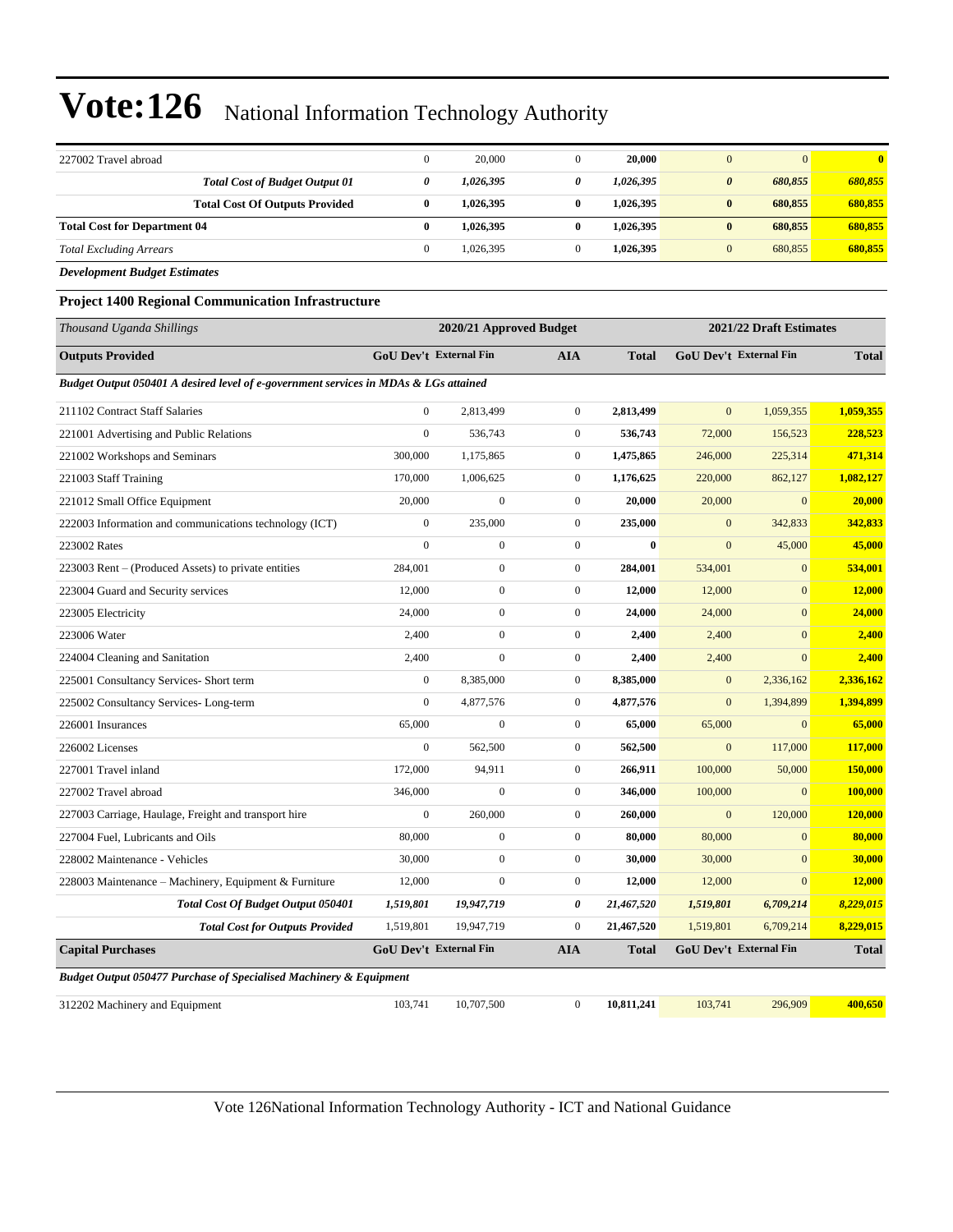| 312213 ICT Equipment                                                                       | $\mathbf{0}$     | 44,109,995              | $\boldsymbol{0}$ | 44,109,995   | $\mathbf{0}$          | 5,918,963               | 5,918,963               |
|--------------------------------------------------------------------------------------------|------------------|-------------------------|------------------|--------------|-----------------------|-------------------------|-------------------------|
| <b>Total Cost Of Budget Output 050477</b>                                                  | 103,741          | 54,817,495              | 0                | 54,921,236   | 103,741               | 6,215,872               | 6,319,612               |
| <b>Total Cost for Capital Purchases</b>                                                    | 103,741          | 54,817,495              | $\mathbf{0}$     | 54,921,236   | 103,741               | 6,215,872               | 6,319,612               |
| <b>Total Cost for Project: 1400</b>                                                        | 1,623,542        | 74,765,214              | $\boldsymbol{0}$ | 76,388,756   | 1,623,542             | 12,925,086              | 14,548,627              |
| <b>Total Excluding Arrears</b>                                                             | 1,623,542        | 74,765,214              | $\mathbf{0}$     | 76,388,756   | 1,623,542             | 12,925,086              | 14,548,627              |
|                                                                                            |                  | GoU External Fin        | <b>AIA</b>       | <b>Total</b> | GoU                   | <b>External Fin</b>     | <b>Total</b>            |
| <b>Total Cost for Sub-SubProgramme 04</b>                                                  | 3,014,337        | 74,765,214              | $\bf{0}$         | 77,779,551   | 2,430,797             | 12,925,086              | 15,355,882              |
| <b>Total Excluding Arrears</b>                                                             | 3,014,337        | 74,765,214              | $\boldsymbol{0}$ | 77,779,551   | 2,430,797             | 12,925,086              | 15,355,882              |
| Sub-SubProgrammme 05 Shared IT infrastructure                                              |                  |                         |                  |              |                       |                         |                         |
| <b>Recurrent Budget Estimates</b>                                                          |                  |                         |                  |              |                       |                         |                         |
| <b>Department 02 Technical Services</b>                                                    |                  |                         |                  |              |                       |                         |                         |
| Thousand Uganda Shillings                                                                  |                  | 2020/21 Approved Budget |                  |              |                       | 2021/22 Draft Estimates |                         |
| <b>Outputs Provided</b>                                                                    | Wage             | Non Wage                | <b>AIA</b>       | <b>Total</b> | Wage                  | Non Wage                | <b>Total</b>            |
| Budget Output 050501 A Rationalized and Intergrated national IT infrastructure and Systems |                  |                         |                  |              |                       |                         |                         |
| 221011 Printing, Stationery, Photocopying and Binding                                      | $\boldsymbol{0}$ | 500                     | $\boldsymbol{0}$ | 500          | $\mathbf{0}$          | 2,500                   | 2,500                   |
| 222003 Information and communications technology (ICT)                                     | $\mathbf{0}$     | 15,839,578              | $\overline{0}$   | 15,839,578   | $\mathbf{0}$          | 7,322,195               | 7,322,195               |
| 226002 Licenses                                                                            | $\mathbf{0}$     | 284,100                 | $\overline{0}$   | 284,100      | $\mathbf{0}$          | 284,100                 | 284,100                 |
| 227001 Travel inland                                                                       | $\Omega$         | 149,100                 | $\overline{0}$   | 149,100      | $\mathbf{0}$          | 20,600                  | 20,600                  |
| 227004 Fuel, Lubricants and Oils                                                           | $\mathbf{0}$     | 16,500                  | $\overline{0}$   | 16,500       | $\mathbf{0}$          | 20,000                  | 20,000                  |
| 228003 Maintenance - Machinery, Equipment & Furniture                                      | $\boldsymbol{0}$ | 40,000                  | $\overline{0}$   | 40,000       | $\mathbf{0}$          | 60,000                  | 60,000                  |
| <b>Total Cost of Budget Output 01</b>                                                      | 0                | 16,329,778              | 0                | 16,329,778   | $\boldsymbol{\theta}$ | 7,709,395               | 7,709,395               |
| <b>Total Cost Of Outputs Provided</b>                                                      | $\bf{0}$         | 16,329,778              | $\bf{0}$         | 16,329,778   | $\bf{0}$              | 7,709,395               | 7,709,395               |
| <b>Arrears</b>                                                                             | Wage             | Non Wage                | AIA              | <b>Total</b> | Wage                  | Non Wage                | <b>Total</b>            |
| <b>Budget Output 050599 Arrears</b>                                                        |                  |                         |                  |              |                       |                         |                         |
| 321605 Domestic arrears (Budgeting)                                                        | $\mathbf{0}$     | 174,361                 | $\mathbf{0}$     | 174,361      | $\mathbf{0}$          | $\overline{0}$          | $\overline{\mathbf{0}}$ |
| <b>Total Cost of Budget Output 99</b>                                                      | $\pmb{\theta}$   | 174,361                 | 0                | 174,361      | $\boldsymbol{\theta}$ | $\boldsymbol{\theta}$   | $\boldsymbol{\theta}$   |
| <b>Total Cost Of Arrears</b>                                                               | $\bf{0}$         | 174,361                 | $\bf{0}$         | 174,361      | $\bf{0}$              | $\bf{0}$                | $\bf{0}$                |
| <b>Total Cost for Department 02</b>                                                        | $\bf{0}$         | 16,504,139              | $\bf{0}$         | 16,504,139   | $\bf{0}$              | 7,709,395               | 7,709,395               |
| <b>Total Excluding Arrears</b>                                                             | $\boldsymbol{0}$ | 16,329,778              | $\overline{0}$   | 16,329,778   | $\mathbf{0}$          | 7,709,395               | 7,709,395               |
| Development Budget Estimates                                                               |                  |                         |                  |              |                       |                         |                         |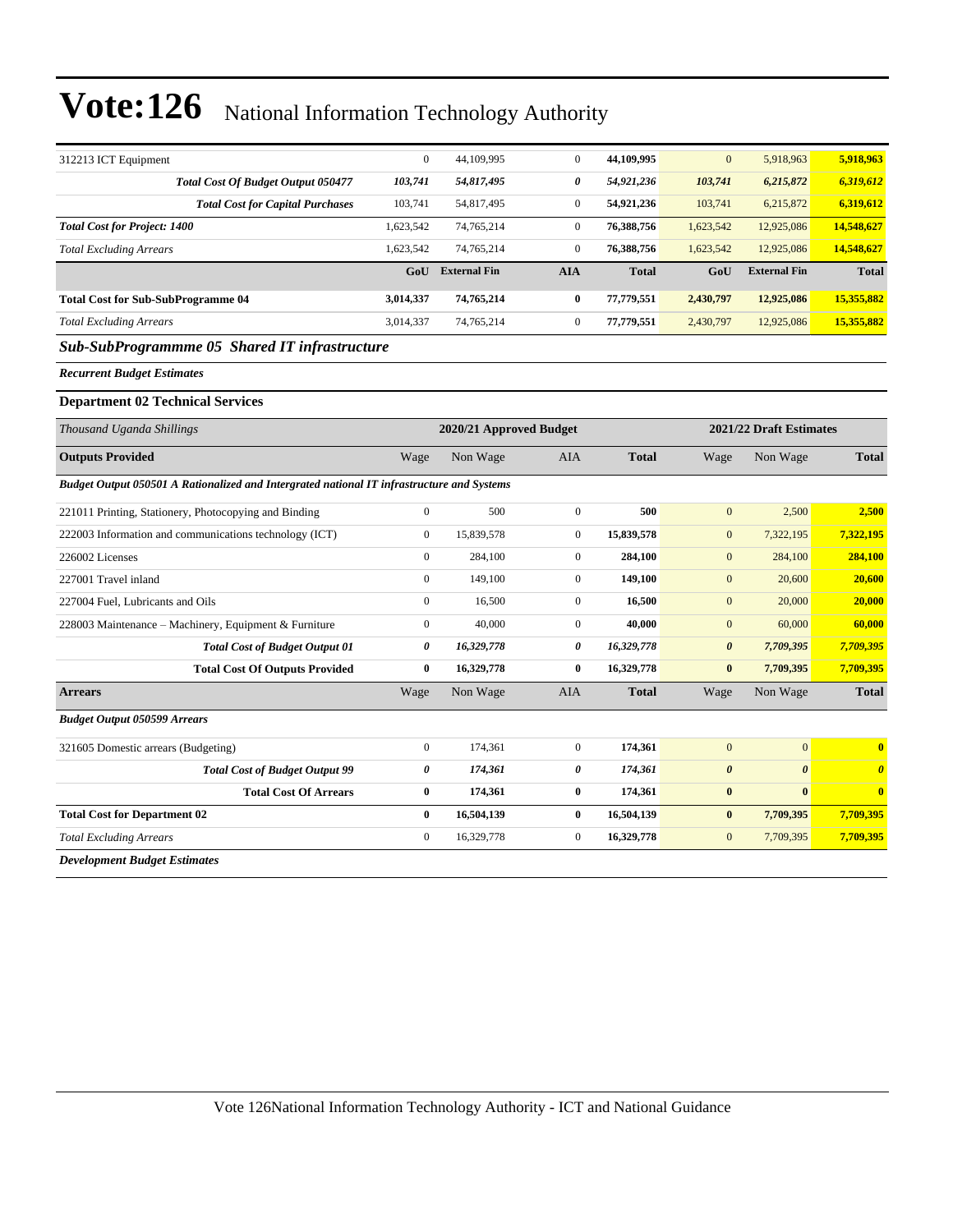#### **Project 1615 Government Network (GOVNET) Project**

| Thousand Uganda Shillings                                                         |                               | 2020/21 Approved Budget |                  |              |                       | 2021/22 Draft Estimates       |                         |
|-----------------------------------------------------------------------------------|-------------------------------|-------------------------|------------------|--------------|-----------------------|-------------------------------|-------------------------|
| <b>Capital Purchases</b>                                                          | <b>GoU Dev't External Fin</b> |                         | <b>AIA</b>       | Total        |                       | <b>GoU Dev't External Fin</b> | <b>Total</b>            |
| <b>Budget Output 050576 Purchase of ICT Equipment</b>                             |                               |                         |                  |              |                       |                               |                         |
| 312213 ICT Equipment                                                              | 4,464,544                     | $\mathbf{0}$            | $\boldsymbol{0}$ | 4,464,544    | 4,624,544             | $\mathbf{0}$                  | 4,624,544               |
| <b>Total Cost Of Budget Output 050576</b>                                         | 4,464,544                     | 0                       | 0                | 4,464,544    | 4,624,544             | $\boldsymbol{\theta}$         | 4,624,544               |
| <b>Total Cost for Capital Purchases</b>                                           | 4,464,544                     | $\mathbf{0}$            | $\boldsymbol{0}$ | 4,464,544    | 4,624,544             | $\mathbf{0}$                  | 4,624,544               |
| <b>Total Cost for Project: 1615</b>                                               | 4,464,544                     | $\mathbf{0}$            | $\boldsymbol{0}$ | 4,464,544    | 4,624,544             | $\mathbf{0}$                  | 4,624,544               |
| <b>Total Excluding Arrears</b>                                                    | 4,464,544                     | $\boldsymbol{0}$        | $\boldsymbol{0}$ | 4,464,544    | 4,624,544             | $\mathbf{0}$                  | 4,624,544               |
|                                                                                   | GoU                           | <b>External Fin</b>     | <b>AIA</b>       | <b>Total</b> | GoU                   | <b>External Fin</b>           | <b>Total</b>            |
| <b>Total Cost for Sub-SubProgramme 05</b>                                         | 20,968,683                    | $\bf{0}$                | $\bf{0}$         | 20,968,683   | 12,333,939            | $\bf{0}$                      | 12,333,939              |
| <b>Total Excluding Arrears</b>                                                    | 20,794,322                    | $\boldsymbol{0}$        | $\boldsymbol{0}$ | 20,794,322   | 12,333,939            | $\mathbf{0}$                  | 12,333,939              |
| Sub-SubProgrammme 06 Streamlined IT Governance and capacity development           |                               |                         |                  |              |                       |                               |                         |
| <b>Recurrent Budget Estimates</b>                                                 |                               |                         |                  |              |                       |                               |                         |
| <b>Department 01 Headquarters</b>                                                 |                               |                         |                  |              |                       |                               |                         |
| Thousand Uganda Shillings                                                         |                               | 2020/21 Approved Budget |                  |              |                       | 2021/22 Draft Estimates       |                         |
| <b>Outputs Provided</b>                                                           | Wage                          | Non Wage                | AIA              | Total        | Wage                  | Non Wage                      | <b>Total</b>            |
| Budget Output 050601 Strengthened and aligned NITA-U to deliver its mandate       |                               |                         |                  |              |                       |                               |                         |
| 211103 Allowances (Inc. Casuals, Temporary)                                       | $\boldsymbol{0}$              | $\boldsymbol{0}$        | $\boldsymbol{0}$ | $\bf{0}$     | $\mathbf{0}$          | 12,500                        | 12,500                  |
| 221001 Advertising and Public Relations                                           | $\boldsymbol{0}$              | 80,000                  | $\boldsymbol{0}$ | 80,000       | $\mathbf{0}$          | 27,000                        | 27,000                  |
| 221002 Workshops and Seminars                                                     | $\boldsymbol{0}$              | 99,000                  | $\boldsymbol{0}$ | 99,000       | $\mathbf{0}$          | 32,596                        | 32,596                  |
| 221003 Staff Training                                                             | $\boldsymbol{0}$              | 75,000                  | $\boldsymbol{0}$ | 75,000       | $\mathbf{0}$          | $\mathbf{0}$                  | $\overline{\mathbf{0}}$ |
| 221008 Computer supplies and Information Technology (IT)                          | $\boldsymbol{0}$              | 30,000                  | $\boldsymbol{0}$ | 30,000       | $\mathbf{0}$          | 20,000                        | 20,000                  |
| 221017 Subscriptions                                                              | $\boldsymbol{0}$              | 13,000                  | $\boldsymbol{0}$ | 13,000       | $\mathbf{0}$          | 8,000                         | 8,000                   |
| 225001 Consultancy Services- Short term                                           | $\boldsymbol{0}$              | 250,683                 | $\boldsymbol{0}$ | 250,683      | $\mathbf{0}$          | 80,342                        | 80,342                  |
| 227001 Travel inland                                                              | $\boldsymbol{0}$              | 55,000                  | $\boldsymbol{0}$ | 55,000       | $\mathbf{0}$          | 25,000                        | 25,000                  |
| 227002 Travel abroad                                                              | $\boldsymbol{0}$              | 100,000                 | $\boldsymbol{0}$ | 100,000      | $\mathbf{0}$          | 30,000                        | 30,000                  |
| <b>Total Cost of Budget Output 01</b>                                             | 0                             | 702,683                 | 0                | 702,683      | $\boldsymbol{\theta}$ | 235,438                       | 235,438                 |
| <b>Total Cost Of Outputs Provided</b>                                             | $\bf{0}$                      | 702,683                 | $\bf{0}$         | 702,683      | $\bf{0}$              | 235,438                       | 235,438                 |
| <b>Total Cost for Department 01</b>                                               | $\bf{0}$                      | 702,683                 | 0                | 702,683      | $\bf{0}$              | 235,438                       | 235,438                 |
| <b>Total Excluding Arrears</b>                                                    | $\boldsymbol{0}$              | 702,683                 | $\boldsymbol{0}$ | 702,683      | $\mathbf{0}$          | 235,438                       | 235,438                 |
| Department 05 Regulatory Compliance & Legal Services                              |                               |                         |                  |              |                       |                               |                         |
| Thousand Uganda Shillings                                                         |                               | 2020/21 Approved Budget |                  |              |                       | 2021/22 Draft Estimates       |                         |
| <b>Outputs Provided</b>                                                           | Wage                          | Non Wage                | AIA              | <b>Total</b> | Wage                  | Non Wage                      | <b>Total</b>            |
| Budget Output 050603 A well regulated IT environment in Public and Private sector |                               |                         |                  |              |                       |                               |                         |
| 211103 Allowances (Inc. Casuals, Temporary)                                       | $\boldsymbol{0}$              | 100,000                 | $\boldsymbol{0}$ | 100,000      | $\boldsymbol{0}$      | 20,000                        | 20,000                  |
| 221001 Advertising and Public Relations                                           | $\boldsymbol{0}$              | 62,000                  | $\boldsymbol{0}$ | 62,000       | $\boldsymbol{0}$      | 52,500                        | 52,500                  |
| 221002 Workshops and Seminars                                                     | $\boldsymbol{0}$              | 30,000                  | $\boldsymbol{0}$ | 30,000       | $\boldsymbol{0}$      | 10,000                        | 10,000                  |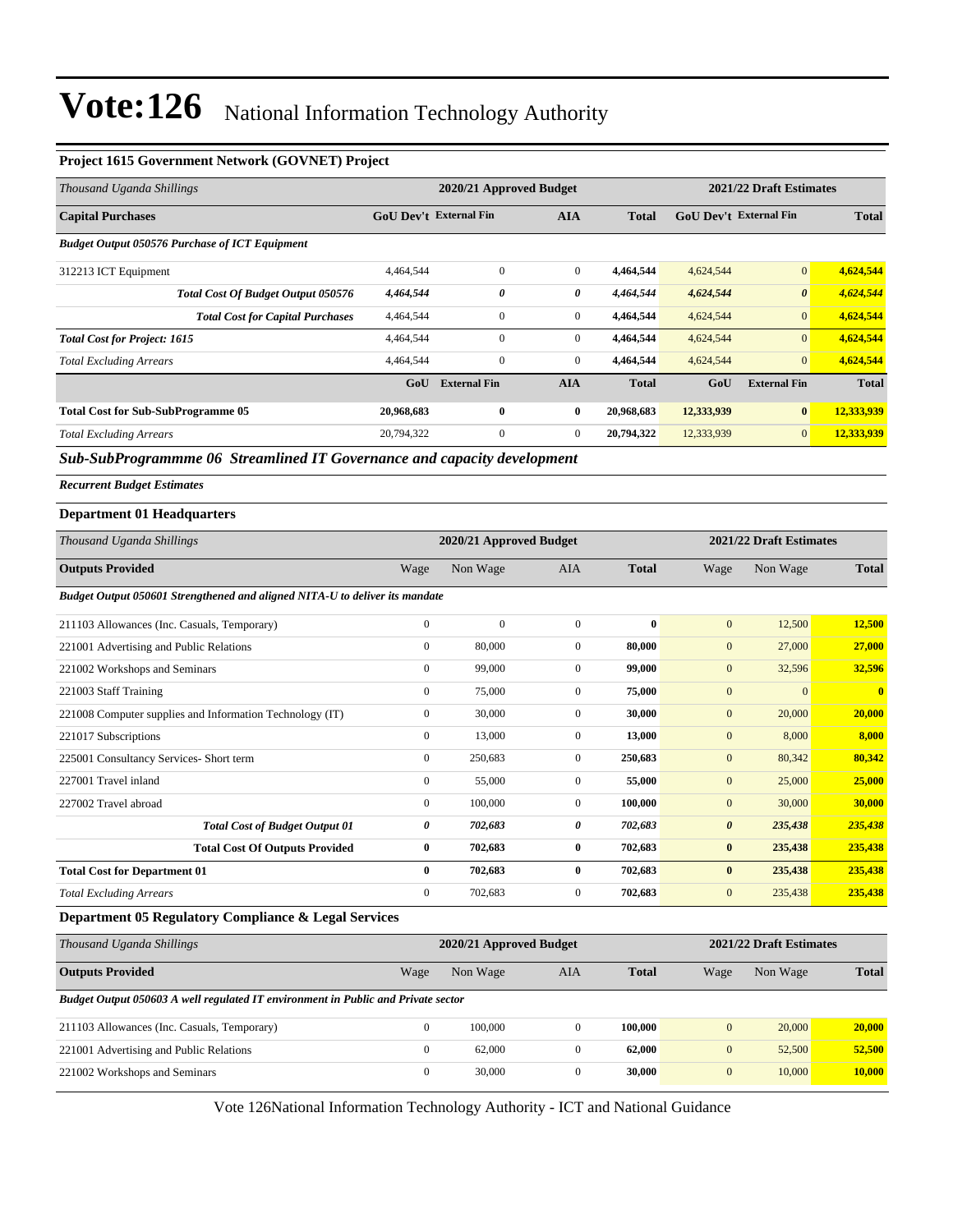| 221003 Staff Training                                                                | $\boldsymbol{0}$ | 112,000                 | $\mathbf{0}$     | 112,000      | $\mathbf{0}$          | $\mathbf{0}$            | $\bf{0}$     |
|--------------------------------------------------------------------------------------|------------------|-------------------------|------------------|--------------|-----------------------|-------------------------|--------------|
| 221007 Books, Periodicals & Newspapers                                               | $\overline{0}$   | 23,210                  | $\mathbf{0}$     | 23,210       | $\mathbf{0}$          | $\mathbf{0}$            | $\bf{0}$     |
| 221009 Welfare and Entertainment                                                     | $\boldsymbol{0}$ | 15,000                  | $\boldsymbol{0}$ | 15,000       | $\mathbf{0}$          | $\mathbf{0}$            | $\bf{0}$     |
| 221011 Printing, Stationery, Photocopying and Binding                                | $\overline{0}$   | 13,500                  | $\overline{0}$   | 13,500       | $\mathbf{0}$          | 7,000                   | 7,000        |
| 221012 Small Office Equipment                                                        | $\overline{0}$   | 5,000                   | $\overline{0}$   | 5,000        | $\mathbf{0}$          | $\mathbf{0}$            | $\bf{0}$     |
| 221017 Subscriptions                                                                 | $\overline{0}$   | 35,000                  | $\overline{0}$   | 35,000       | $\mathbf{0}$          | 22,000                  | 22,000       |
| 225001 Consultancy Services- Short term                                              | $\boldsymbol{0}$ | $\boldsymbol{0}$        | $\boldsymbol{0}$ | $\bf{0}$     | $\mathbf{0}$          | 70,000                  | 70,000       |
| 225002 Consultancy Services-Long-term                                                | $\overline{0}$   | 130,000                 | $\overline{0}$   | 130,000      | $\mathbf{0}$          | 30,000                  | 30,000       |
| 227001 Travel inland                                                                 | $\overline{0}$   | 45,300                  | $\overline{0}$   | 45,300       | $\mathbf{0}$          | 10,300                  | 10,300       |
| 227002 Travel abroad                                                                 | $\overline{0}$   | 16,000                  | $\overline{0}$   | 16,000       | $\mathbf{0}$          | $\mathbf{0}$            | $\bf{0}$     |
| 282102 Fines and Penalties/ Court wards                                              | $\boldsymbol{0}$ | 21,800                  | $\overline{0}$   | 21,800       | $\mathbf{0}$          | 21,700                  | 21,700       |
| <b>Total Cost of Budget Output 03</b>                                                | 0                | 608,810                 | 0                | 608,810      | $\boldsymbol{\theta}$ | 243,500                 | 243,500      |
| <b>Total Cost Of Outputs Provided</b>                                                | $\bf{0}$         | 608,810                 | $\bf{0}$         | 608,810      | $\bf{0}$              | 243,500                 | 243,500      |
| <b>Total Cost for Department 05</b>                                                  | $\bf{0}$         | 608,810                 | $\bf{0}$         | 608,810      | $\bf{0}$              | 243,500                 | 243,500      |
| <b>Total Excluding Arrears</b>                                                       | $\mathbf{0}$     | 608,810                 | $\mathbf{0}$     | 608,810      | $\mathbf{0}$          | 243,500                 | 243,500      |
| Department 06 Planning, Research & Development                                       |                  |                         |                  |              |                       |                         |              |
| Thousand Uganda Shillings                                                            |                  | 2020/21 Approved Budget |                  |              |                       | 2021/22 Draft Estimates |              |
| <b>Outputs Provided</b>                                                              | Wage             | Non Wage                | <b>AIA</b>       | <b>Total</b> | Wage                  | Non Wage                | <b>Total</b> |
| Budget Output 050602 IT Research, Development and Innovations Supported and Promoted |                  |                         |                  |              |                       |                         |              |
| 211103 Allowances (Inc. Casuals, Temporary)                                          | $\overline{0}$   | 10,000                  | $\mathbf{0}$     | 10,000       | $\mathbf{0}$          | 15,000                  | 15,000       |
| 221002 Workshops and Seminars                                                        | $\overline{0}$   | 20,000                  | $\mathbf{0}$     | 20,000       | $\mathbf{0}$          | 6,000                   | 6,000        |
| 221003 Staff Training                                                                | $\boldsymbol{0}$ | 20,000                  | $\overline{0}$   | 20,000       | $\mathbf{0}$          | $\mathbf{0}$            | $\bf{0}$     |
| 221017 Subscriptions                                                                 | $\overline{0}$   | 21,000                  | $\overline{0}$   | 21,000       | $\mathbf{0}$          | 14,000                  | 14,000       |
| 225001 Consultancy Services- Short term                                              | $\overline{0}$   | 432,000                 | $\overline{0}$   | 432,000      | $\mathbf{0}$          | 153,142                 | 153,142      |
| 225002 Consultancy Services-Long-term                                                | $\mathbf{0}$     | 120,000                 | $\mathbf{0}$     | 120,000      | $\mathbf{0}$          | 90,000                  | 90,000       |
| 227001 Travel inland                                                                 | $\boldsymbol{0}$ | 37,000                  | $\mathbf{0}$     | 37,000       | $\mathbf{0}$          | 21,400                  | 21,400       |

| 50,000  | 50,000  |   |                    |                           |
|---------|---------|---|--------------------|---------------------------|
| 710.000 |         |   | 299,542            | 299,542                   |
| 710,000 |         | 0 | 299,542            | 299,542                   |
| 710,000 | 710,000 | 0 | 299,542            | 299,542                   |
| 710,000 | 710,000 |   |                    | 299,542                   |
|         |         |   | 710.000<br>710,000 | $\overline{0}$<br>299,542 |

#### **Department 07 Finance and Administration**

| Thousand Uganda Shillings                                                   |              | 2020/21 Approved Budget |              |              |                  | 2021/22 Draft Estimates |              |  |
|-----------------------------------------------------------------------------|--------------|-------------------------|--------------|--------------|------------------|-------------------------|--------------|--|
| <b>Outputs Provided</b>                                                     | Wage         | Non Wage                | <b>AIA</b>   | <b>Total</b> | Wage             | Non Wage                | <b>Total</b> |  |
| Budget Output 050601 Strengthened and aligned NITA-U to deliver its mandate |              |                         |              |              |                  |                         |              |  |
| 211102 Contract Staff Salaries                                              | 7.439.171    | $\mathbf{0}$            | $\mathbf{0}$ | 7.439.171    | 7.439.171        | $\vert 0 \vert$         | 7,439,171    |  |
| 211103 Allowances (Inc. Casuals, Temporary)                                 | $\mathbf{0}$ | 468,700                 | $\mathbf{0}$ | 468,700      | $\mathbf{0}$     | 409,295                 | 409,295      |  |
| 212101 Social Security Contributions                                        | $\mathbf{0}$ | 793,351                 | $\Omega$     | 793,351      | $\boldsymbol{0}$ | 743,917                 | 743,917      |  |
| 212201 Social Security Contributions                                        | $\mathbf{0}$ | 79.401                  | $\Omega$     | 79.401       | $\overline{0}$   | $\vert 0 \vert$         | $\mathbf{0}$ |  |
|                                                                             |              |                         |              |              |                  |                         |              |  |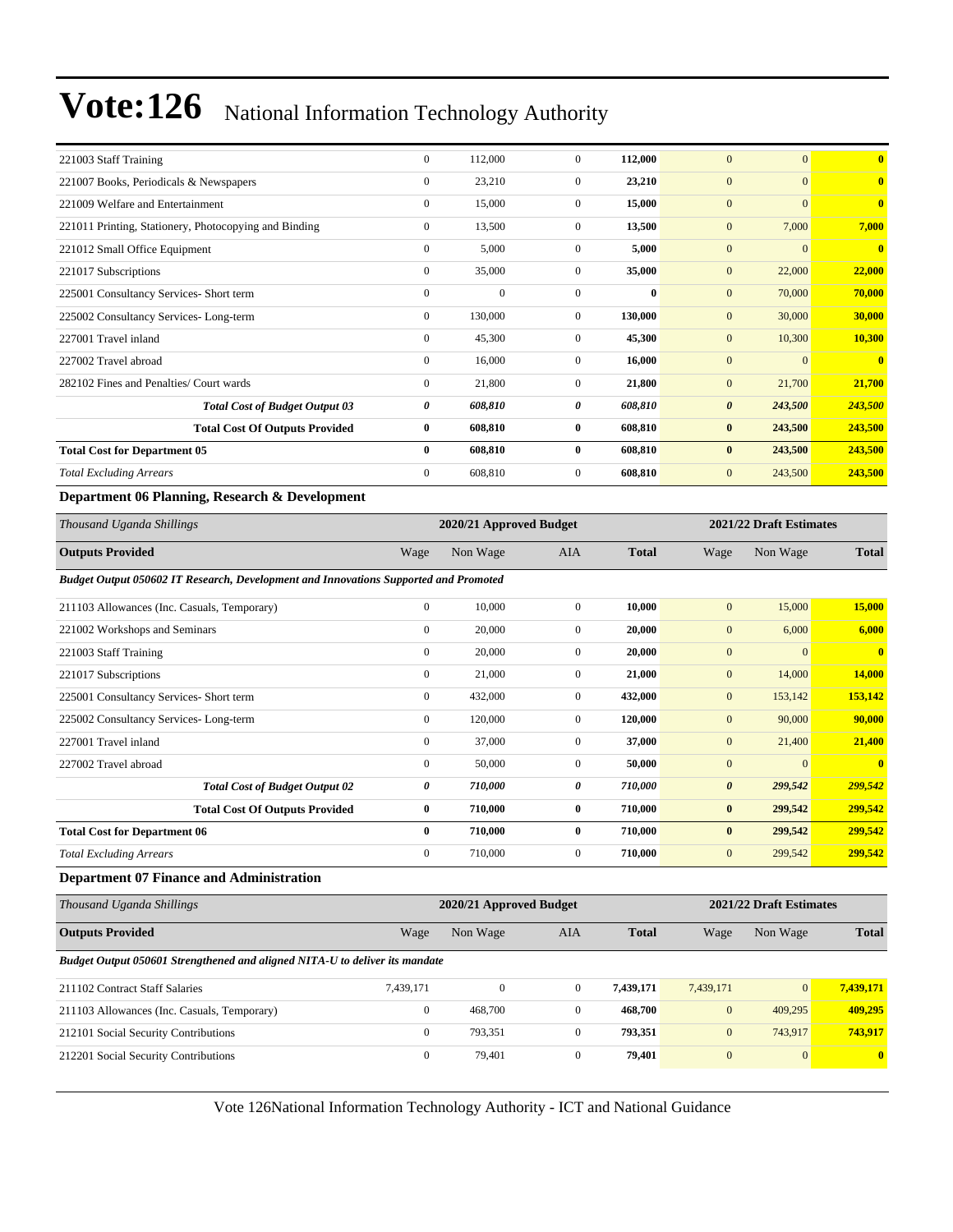| 213001 Medical expenses (To employees)                 | $\mathbf{0}$     | 344,537   | $\mathbf{0}$     | 344,537    | $\mathbf{0}$     | 280,000        | 280,000                 |
|--------------------------------------------------------|------------------|-----------|------------------|------------|------------------|----------------|-------------------------|
| 213002 Incapacity, death benefits and funeral expenses | $\overline{0}$   | 174,811   | $\overline{0}$   | 174,811    | $\mathbf{0}$     | 153,514        | 153,514                 |
| 213004 Gratuity Expenses                               | $\mathbf{0}$     | 1,288,346 | $\mathbf{0}$     | 1,288,346  | $\mathbf{0}$     | 1,288,346      | 1,288,346               |
| 221001 Advertising and Public Relations                | $\mathbf{0}$     | 25,200    | $\mathbf{0}$     | 25,200     | $\mathbf{0}$     | 12,584         | 12,584                  |
| 221002 Workshops and Seminars                          | $\boldsymbol{0}$ | 49,000    | $\boldsymbol{0}$ | 49,000     | $\mathbf{0}$     | 17,000         | 17,000                  |
| 221004 Recruitment Expenses                            | $\overline{0}$   | 20,000    | $\boldsymbol{0}$ | 20,000     | $\mathbf{0}$     | 7,000          | 7,000                   |
| 221007 Books, Periodicals & Newspapers                 | $\boldsymbol{0}$ | 17,040    | $\boldsymbol{0}$ | 17,040     | $\mathbf{0}$     | $\overline{0}$ | $\bf{0}$                |
| 221009 Welfare and Entertainment                       | $\mathbf{0}$     | 532,800   | $\boldsymbol{0}$ | 532,800    | $\mathbf{0}$     | 163,800        | 163,800                 |
| 221011 Printing, Stationery, Photocopying and Binding  | $\mathbf{0}$     | 126,000   | $\mathbf{0}$     | 126,000    | $\mathbf{0}$     | 46,000         | 46,000                  |
| 221017 Subscriptions                                   | $\mathbf{0}$     | 33,820    | $\mathbf{0}$     | 33,820     | $\mathbf{0}$     | 13,190         | 13,190                  |
| 222001 Telecommunications                              | $\boldsymbol{0}$ | 144,000   | $\mathbf{0}$     | 144,000    | $\boldsymbol{0}$ | 180,000        | 180,000                 |
| 222002 Postage and Courier                             | $\boldsymbol{0}$ | 32,000    | $\boldsymbol{0}$ | 32,000     | $\mathbf{0}$     | 34,000         | 34,000                  |
| 223002 Rates                                           | $\mathbf{0}$     | 10,000    | $\overline{0}$   | 10,000     | $\mathbf{0}$     | 10,000         | 10,000                  |
| 223003 Rent – (Produced Assets) to private entities    | $\mathbf{0}$     | 1,422,626 | $\mathbf{0}$     | 1,422,626  | $\mathbf{0}$     | 1,422,626      | 1,422,626               |
| 223004 Guard and Security services                     | $\mathbf{0}$     | 222,600   | $\mathbf{0}$     | 222,600    | $\mathbf{0}$     | 172,600        | 172,600                 |
| 223005 Electricity                                     | $\boldsymbol{0}$ | 348,000   | $\boldsymbol{0}$ | 348,000    | $\boldsymbol{0}$ | 943,200        | 943,200                 |
| 223006 Water                                           | $\boldsymbol{0}$ | 12,000    | $\boldsymbol{0}$ | 12,000     | $\mathbf{0}$     | 10,000         | 10,000                  |
| 224004 Cleaning and Sanitation                         | $\mathbf{0}$     | 132,000   | $\boldsymbol{0}$ | 132,000    | $\mathbf{0}$     | 142,000        | 142,000                 |
| 225001 Consultancy Services- Short term                | $\overline{0}$   | 90,599    | $\mathbf{0}$     | 90,599     | $\mathbf{0}$     | 164,434        | 164,434                 |
| 226001 Insurances                                      | $\mathbf{0}$     | 44,000    | $\boldsymbol{0}$ | 44,000     | $\mathbf{0}$     | 4,000          | 4,000                   |
| 227001 Travel inland                                   | $\mathbf{0}$     | 30,000    | $\mathbf{0}$     | 30,000     | $\mathbf{0}$     | 12,000         | 12,000                  |
| 227002 Travel abroad                                   | $\mathbf{0}$     | 60,000    | $\mathbf{0}$     | 60,000     | $\mathbf{0}$     | $\Omega$       | $\bf{0}$                |
| 227004 Fuel, Lubricants and Oils                       | $\mathbf{0}$     | 180,000   | $\boldsymbol{0}$ | 180,000    | $\mathbf{0}$     | 91,840         | 91,840                  |
| 228002 Maintenance - Vehicles                          | $\overline{0}$   | 122,000   | $\boldsymbol{0}$ | 122,000    | $\mathbf{0}$     | 72,000         | 72,000                  |
| 228003 Maintenance – Machinery, Equipment & Furniture  | $\mathbf{0}$     | 40,000    | $\overline{0}$   | 40,000     | $\mathbf{0}$     | 58,630         | 58,630                  |
| 228004 Maintenance – Other                             | $\mathbf{0}$     | 15,000    | $\overline{0}$   | 15,000     | $\overline{0}$   | $\Omega$       | $\overline{\mathbf{0}}$ |
| <b>Total Cost of Budget Output 01</b>                  | 7,439,171        | 6,857,832 | 0                | 14,297,003 | 7,439,171        | 6,451,976      | 13,891,146              |
| <b>Total Cost Of Outputs Provided</b>                  | 7,439,171        | 6,857,832 | $\bf{0}$         | 14,297,003 | 7,439,171        | 6,451,976      | 13,891,146              |
| <b>Total Cost for Department 07</b>                    | 7,439,171        | 6,857,832 | $\bf{0}$         | 14,297,003 | 7,439,171        | 6,451,976      | 13,891,146              |
| <b>Total Excluding Arrears</b>                         | 7,439,171        | 6,857,832 | $\boldsymbol{0}$ | 14,297,003 | 7,439,171        | 6,451,976      | 13,891,146              |
|                                                        |                  |           |                  |            |                  |                |                         |

*Development Budget Estimates*

#### **Project 1653 Retooling of National Information & Technology Authority**

| Thousand Uganda Shillings                                      | 2020/21 Approved Budget | 2021/22 Draft Estimates |            |              |                        |                       |              |
|----------------------------------------------------------------|-------------------------|-------------------------|------------|--------------|------------------------|-----------------------|--------------|
| <b>Outputs Provided</b>                                        | GoU Dev't External Fin  |                         | <b>AIA</b> | <b>Total</b> | GoU Dev't External Fin |                       | <b>Total</b> |
| <b>Budget Output 050619 Human Resource Management Services</b> |                         |                         |            |              |                        |                       |              |
| 221003 Staff Training                                          | 150.000                 | 0                       |            | 150,000      | 250,000                | $\overline{0}$        | 250,000      |
| <b>Total Cost Of Budget Output 050619</b>                      | <i><b>150.000</b></i>   | 0                       | 0          | 150.000      | 250,000                | $\boldsymbol{\theta}$ | 250,000      |
| <b>Total Cost for Outputs Provided</b>                         | 150.000                 | $\Omega$                |            | 150,000      | 250,000                | $\overline{0}$        | 250,000      |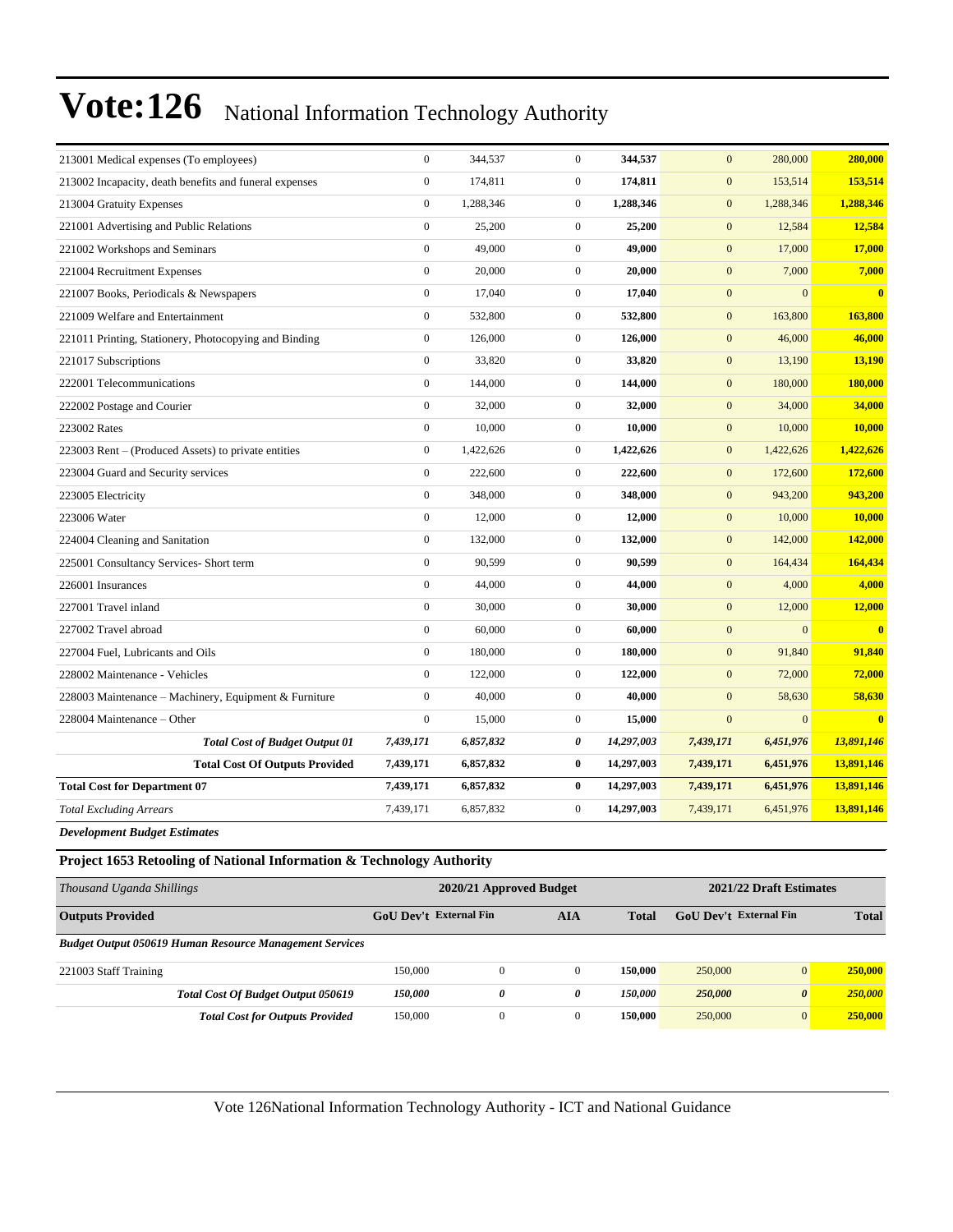| <b>Capital Purchases</b>                                                             | <b>GoU Dev't External Fin</b> |                     | <b>AIA</b>       | <b>Total</b> | <b>GoU Dev't External Fin</b> |                       | <b>Total</b> |
|--------------------------------------------------------------------------------------|-------------------------------|---------------------|------------------|--------------|-------------------------------|-----------------------|--------------|
| <b>Budget Output 050675 Purchase of Motor Vehicles and Other Transport Equipment</b> |                               |                     |                  |              |                               |                       |              |
| 312201 Transport Equipment                                                           | 600,000                       | $\boldsymbol{0}$    | $\mathbf{0}$     | 600,000      | 750,000                       | $\mathbf{0}$          | 750,000      |
| Total Cost Of Budget Output 050675                                                   | 600,000                       | 0                   | 0                | 600.000      | 750,000                       | $\boldsymbol{\theta}$ | 750,000      |
| Budget Output 050676 Purchase of Office and ICT Equipment, including Software        |                               |                     |                  |              |                               |                       |              |
| 312213 ICT Equipment                                                                 | 404,000                       | $\boldsymbol{0}$    | $\overline{0}$   | 404,000      | 114,500                       | $\mathbf{0}$          | 114,500      |
| Total Cost Of Budget Output 050676                                                   | 404,000                       | 0                   | 0                | 404,000      | 114,500                       | $\boldsymbol{\theta}$ | 114,500      |
| Budget Output 050678 Purchase of Office and Residential Furniture and Fittings       |                               |                     |                  |              |                               |                       |              |
| 312203 Furniture & Fixtures                                                          | 200,500                       | $\boldsymbol{0}$    | $\mathbf{0}$     | 200,500      | 80,000                        | $\mathbf{0}$          | 80,000       |
| <b>Total Cost Of Budget Output 050678</b>                                            | 200,500                       | 0                   | 0                | 200,500      | 80,000                        | $\boldsymbol{\theta}$ | 80,000       |
| <b>Total Cost for Capital Purchases</b>                                              | 1,204,500                     | $\mathbf{0}$        | $\overline{0}$   | 1,204,500    | 944,500                       | $\mathbf{0}$          | 944,500      |
| <b>Total Cost for Project: 1653</b>                                                  | 1,354,500                     | $\mathbf{0}$        | $\boldsymbol{0}$ | 1,354,500    | 1,194,500                     | $\mathbf{0}$          | 1,194,500    |
| <b>Total Excluding Arrears</b>                                                       | 1,354,500                     | $\mathbf{0}$        | $\mathbf{0}$     | 1,354,500    | 1,194,500                     | $\overline{0}$        | 1,194,500    |
|                                                                                      | GoU                           | <b>External Fin</b> | <b>AIA</b>       | <b>Total</b> | GoU                           | <b>External Fin</b>   | <b>Total</b> |
| <b>Total Cost for Sub-SubProgramme 06</b>                                            | 17,672,996                    | $\bf{0}$            | $\bf{0}$         | 17,672,996   | 15,864,126                    | $\bf{0}$              | 15,864,126   |
| <b>Total Excluding Arrears</b>                                                       | 17,672,996                    | $\mathbf{0}$        | $\mathbf{0}$     | 17,672,996   | 15,864,126                    | $\Omega$              | 15,864,126   |
|                                                                                      | GoU                           | <b>External Fin</b> | <b>AIA</b>       | <b>Total</b> | GoU                           | <b>External Fin.</b>  | <b>Total</b> |
| <b>Grand Total for Vote 126</b>                                                      | 41,656,016                    | 74,765,214          | $\bf{0}$         | 116,421,230  | 30,628,861                    | 12,925,086            | 43,553,947   |
| <b>Total Excluding Arrears</b>                                                       | 41,481,655                    | 74,765,214          | $\mathbf{0}$     | 116,246,869  | 30,628,861                    | 12,925,086            | 43,553,947   |